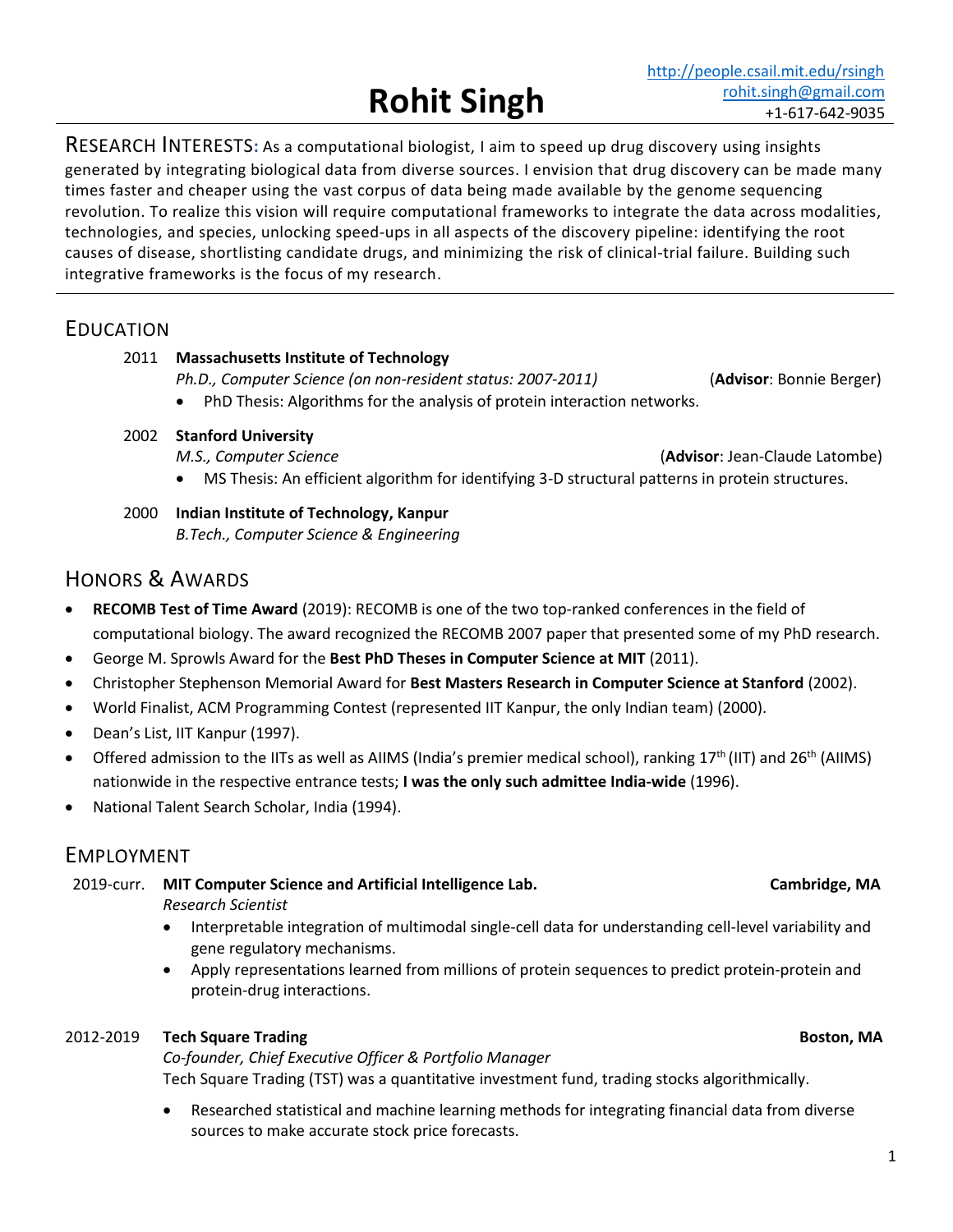- Led a high-caliber, collegial team of quantitative researchers of PhD and Masters-level graduates from MIT, Columbia and Harvard.
- Owned final responsibility for all aspects of the business, including recruitment, budgeting, planning, and marketing.

### 2011-2018 **Independent Researcher**

After I left the MIT campus, I continued to do research in computational biology (see publications below). I mentored junior graduate students and worked to build community resources around the algorithms we had previously designed.

| 2008-2011 Cubist Systematic                                                       | Research Analyst (Quantiative Investing) | New York, NY |
|-----------------------------------------------------------------------------------|------------------------------------------|--------------|
| 2007-2008 Merrill Lynch                                                           | Associate (Quantitative Investing)       | New York, NY |
| Applied statistical and machine learning tools to generate stock trading signals. |                                          |              |

### 2003-2007 **Prof. Bonnie Berger's Research Group, MIT Cambridge, MA**

• PhD research on algorithms for analyzing, predicting and aligning protein interaction networks.

# 2002-2003 **Accelrys Inc. (now part of Dassault Systemes) San Diego, CA**

*Software Engineer (Bioinformatics Applications Group, Life Sciences R&D Divn.)* 

• Co-designed the next release of Discovery Studio GCG's, the best-selling bioinformatics software.

## **PUBLICATIONS**

*Below, "\*" denotes shared first authorship, "***§§***" indicates 300 or more citations, "***§***" indicates 75 or more citations (as counted by Google Scholar in Oct 2021).*

### **Manuscripts under review**

- 1. Singh R\*, Devkota K\*, Sledzieski S, et al. *Combining network and sequence information for PPI prediction.*
- 2. Singh R, Berger B. *Deciphering the species-level structure of topologically associating domains [\(preprint\)](https://www.biorxiv.org/content/10.1101/2021.10.28.466333).*
- 3. Kumar L, Brenner N, Sledzieski S, et al. *Transfer of Knowledge from Model Organisms to Evolutionarily Distant Non-Model Organisms: The Coral Pocillopora damicornis Membrane Signaling Receptome.*

**Refereed Conference Publications [**RECOMB: 2, PSB: 4, ICML: 1, ISMB: 1 (+ highlights presentation), NeurIPS MLSB: 1**]** In computational biology, RECOMB and ISMB have an acceptance rate < 20% and PSB has an acceptance rate < 30%. In machine learning, ICML is a top-tier conference, with an acceptance rate of ~20-25%.

- 1. Sledzieski S\*, Singh R\*, Cowen L, Berger B. *Adapting protein language models to DTI prediction.* NeurIPS Workshop on Machine Learning in Structural Biology (**NeurIPS MLSB**), 2021 (*to appear*).
- 2. Sledzieski S\*, Singh R\*, Cowen L, Berger B. *Sequence-based prediction of protein-protein interactions: a structure-aware interpretable deep learning model.* Int'l Conf on Research in Mol. Biology (**RECOMB**), 2021.

### *Pre-2019*

- 3. **§** Singh R, Xu J, Berger B. *Global alignment of multiple protein interaction networks.* Pac Symp Biocomput. (**PSB**) 2008:303-14.
- 4. Singh R, Berger B. *Influence Flow: Integrating Pathway-specific RNAi data and Protein Interaction Data.* Int'l Symp of Intelligent Sys in Mol Bio (**ISMB**) 2007, PLoS Track.
- 5. **§§** Singh R, Xu J, Berger B. *Pairwise Global Alignment of Protein Interaction Networks by Matching Neighborhood Topology.* Proc of Int'l Conf on Research in Comp Mol Bio (**RECOMB**) 2007.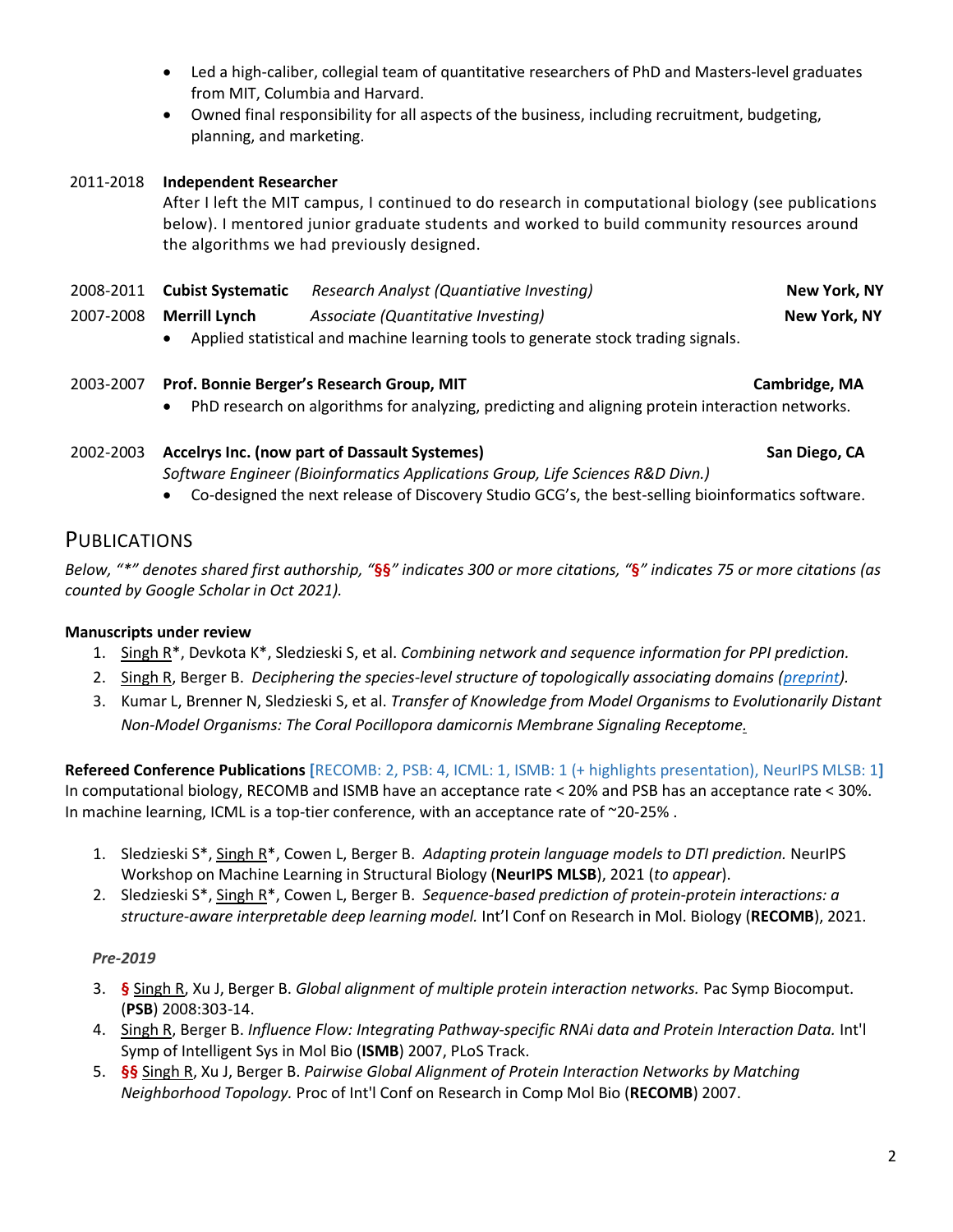- a. This paper received the **Test of Time Award at RECOMB 2019**. It introduced the *global* network alignment problem for protein interaction networks, now a fundamental task in biological network analysis. Our IsoRank algorithm pioneered the use of spectral theoretic techniques for such analyses.
- 6. Sontag D\*, Singh R\*, Berger B. *Probabilistic modeling of systematic errors in two-hybrid experiments.* Pac Symp Biocomput (**PSB**) 2007.
- 7. **§** Singh R\*, Xu J\*, Berger B. *Struct2net: integrating structure into protein-protein interaction prediction.* Pac Symp Biocomput (**PSB**) 2006.
- 8. Singh R, Berger B. *Chaintweak: sampling from the neighbourhood of a protein conformation.* Pac Symp Biocomput (**PSB**) 2005:52-63.
- 9. Singh R, Palmer N, Gifford D, Berger B, Bar-Joseph Z. *Active Learning for Sampling in Time-Series Experiments With Application to Gene Expression Analysis.* Proc. of the 22nd Int'l Conf on Machine Learning (**ICML**), 2005.
- 10. Singh R, Saha M. *Identifying structural motifs in proteins.* Pac Symp Biocomput (**PSB**) 2003:228-39.
- 11. **§** Deshpande H, Nam U, Singh R. *Classification of Music Signals in the Visual Domain.* Proc of Digital Audio Effects Conf (**COST-G6**), 2001.
- 12. Lahoti A\*, Singh R\*, Mukerjee A. *Multidimensional interval algebra for describing symmetric block layouts.* Proc of the 3rd Int'l Conf on Graphics Recognition (**GREC**) 1999.

### **Refereed Journal Publications** [Nat. Methods, PNAS, Genome Bio., N.A.R., Cell Systems, Sci. Signaling, Bioinformatics]

- 13. Sledzieski S\*, Singh R\*, Cowen L, Berger B. *D-SCRIPT translates genome to phenome with sequence-based, structure-aware, genome-scale predictions of protein-protein interactions.* **Cell Systems**, 2021.
- 14. Singh R\*, Hie B\*, Narayan A, Berger B. *Schema: metric learning enables interpretable synthesis of heterogeneous single-cell modalities.* **Genome Biology**, 2021; 22:131 .

### *Pre-2019*

- 15. **§** Park D\*, Singh R\*, Baym M, Liao CS, Berger B. *IsoBase: a database of functionally related proteins across PPI networks.* **Nucleic Acids Res**. 2011 Jan;39 (Database issue, top-cited issue NAR publishes):D295-300.
- 16. **§** Friedman AA, Tucker G, Singh R, *et al*. *Proteomic and functional genomic landscape of receptor tyrosine kinase and Ras to extracellular signal–regulated kinase signaling.* **Science Signaling** 2011; 4(196).
- 17. Hosur R, Singh R, Berger B. *Sparse estimation for structural variability.* **Algorithms Mol Biol**. 2011; 6: 12.
- 18. **§** Singh R\*, Park D\*, Xu J\*, Hosur R, Berger B. *Struct2Net: a web service to predict protein-protein interactions using a structure-based approach.* **Nucleic Acids Res**. 2010 Jul;38 (Web Server issue):W508-15.
- 19. **§§** Liao CS, Lu K, Baym M, Singh R, Berger B. *IsoRankN: spectral methods for global alignment of multiple protein networks.* **Bioinformatics**. 2009 June 15; 25(12): i253–i258.
- 20. Kaplow IM\*, Singh R\*, Friedman A, Bakal C, Perrimon N, Berger B. *RNAiCut: automated detection of significant genes from functional genomic screens.* **Nature Methods**. 2009 Jul;6(7):476-7.
- 21. **§§** Singh R, Xu J, Berger B. *Global alignment of multiple protein interaction networks with application to functional orthology detection.* **Proc Natl Acad Sci**. 2008 Sep 2;105(35):12763-8.
- 22. Sterner B, Singh R, Berger B. *Predicting and annotating catalytic residues: an information theoretic approach.* **J Comput Biol**. 2007 Oct;14(8):1058-7.

### RESEARCH PRESENTATIONS

- *Invited talks*:
	- o Columbia Univ (Guest lecture on protein interaction prediction) (2021)
	- o MIT Bioinformatics seminar (2021)
	- o Pacific Symp on Biocomputing: Workshop on Bioinformatics of Corals (2021)
- *Computational Biology Conferences*:
	- **RECOMB**: Int'l Conf on Research in Comp Mol Bio ( < 20% acceptance rate) **ISMB**: Int'l Symp of Intelligent Sys in Mol Bio ( < 20% acceptance rate) **PSB**: Pacific Symp on Biocomputing ( < 30% acceptance rate)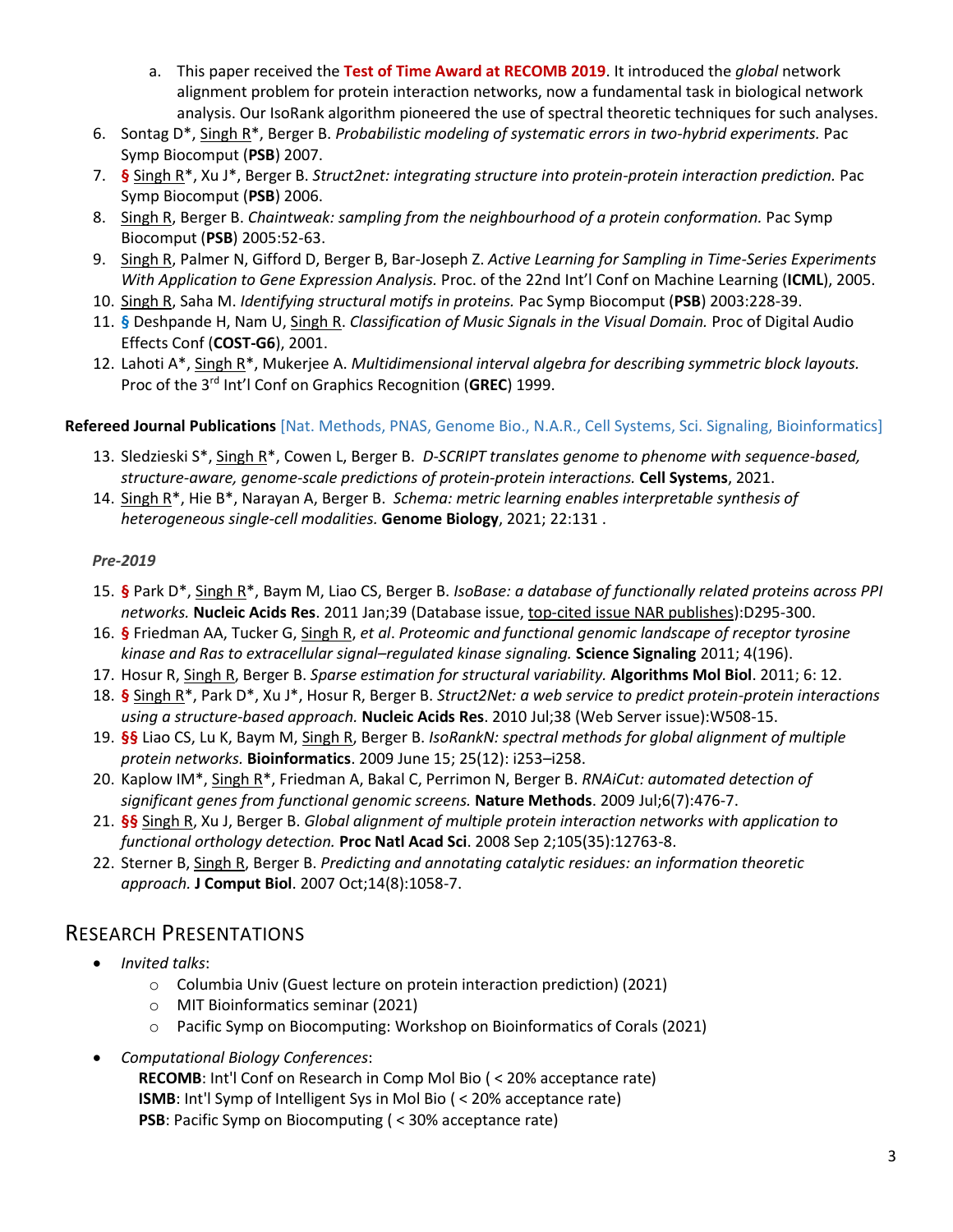- $\circ$  ISMB (2021): Highlights track presentation of my Genome Biology publication.
- o RECOMB (2007)
- o ISMB (2007)
- o PSB (2007)
- o PSB (2006)
- o PSB (2005)
- o PSB (2003)
- *Other Conferences*:
	- o Fly Cell Atlas Meeting (2021)
	- o Am. Soc. of Human Genetics, Satellite Conf on Spatial Genomics (2020)
	- o Int'l Conf on Machine Learning, **ICML** (2005)
	- o Int'l Conf on Graphics Recognition, GREC (1999)

## INDUSTRY TALKS AND PRESENTATIONS

- *Invited Talks/Panels*:
	- o Panel Discussion on Quantitative Investing (organized by MIT Sloan & Bank of America)
	- o Guest Speaker (MIT Sloan course on Quantitative Investing)
- *Investment Management Conferences*: Opal (2018), MFA (2018, 2019) and CONTEXT (2019).

# MENTORSHIP (ACADEMIA)

I have mentored 12 graduate/undergraduate students in my roles as Research Scientist (now) and senior graduate student (previously). All students below are/were at MIT:

- Graduate students (2019-): Samuel Sledzieski, Alex Wu.
- Undergraduate students (2019-): Chiho Im, Binwei Yan, Stuti Khandavala, Jesse Yang, Ishan Ganguli.
- Graduate students (2006-2013): Daniel Park, Raghavendra Hosur, Sumaiya Nazeen.
- Undergraduate students (2006-2013): Beckett Sterner, Irene Kaplow.

# MENTORSHIP (INDUSTRY)

I hired and managed 5 MS/PhD-level researchers, 1 senior non-research staff and ~30 high-caliber interns, as the Chief Executive Officer of Tech Square Trading. While names have been omitted for privacy reasons, references to verify the following are available upon request:

- The firm's Chief Financial Officer was previously an Associate Provost of Research Administration at two Boston-area universities.
- Two researchers with PhD in Applied Mathematics, MIT.
- PhD candidate in Computer Science, Univ of North Carolina, Chapel Hill.
- Multiple employees with MS/BS in Mathematics and Computer Science.
- Mentored approximately 30 interns, primarily undergraduate and graduate students from MIT and Harvard Univ.

# PATENTS

- Singh R. and Berger B., *Method for Identifying Network Similarity by Neighborhood Matching*, USPTO # 8000262.
- Chefitz A. and Singh R., *Self-administered, non-invasive, transcutaneous viral detector*, (App. # 17/079,649).

# SOFTWARE AND COMMUNITY RESOURCES

• *D-SCRIPT*: D-SCRIPT is a deep learning method for predicting a physical interaction between two proteins given just their sequences (*[http://dscript.csail.mit.edu](http://dscript.csail.mit.edu/)*).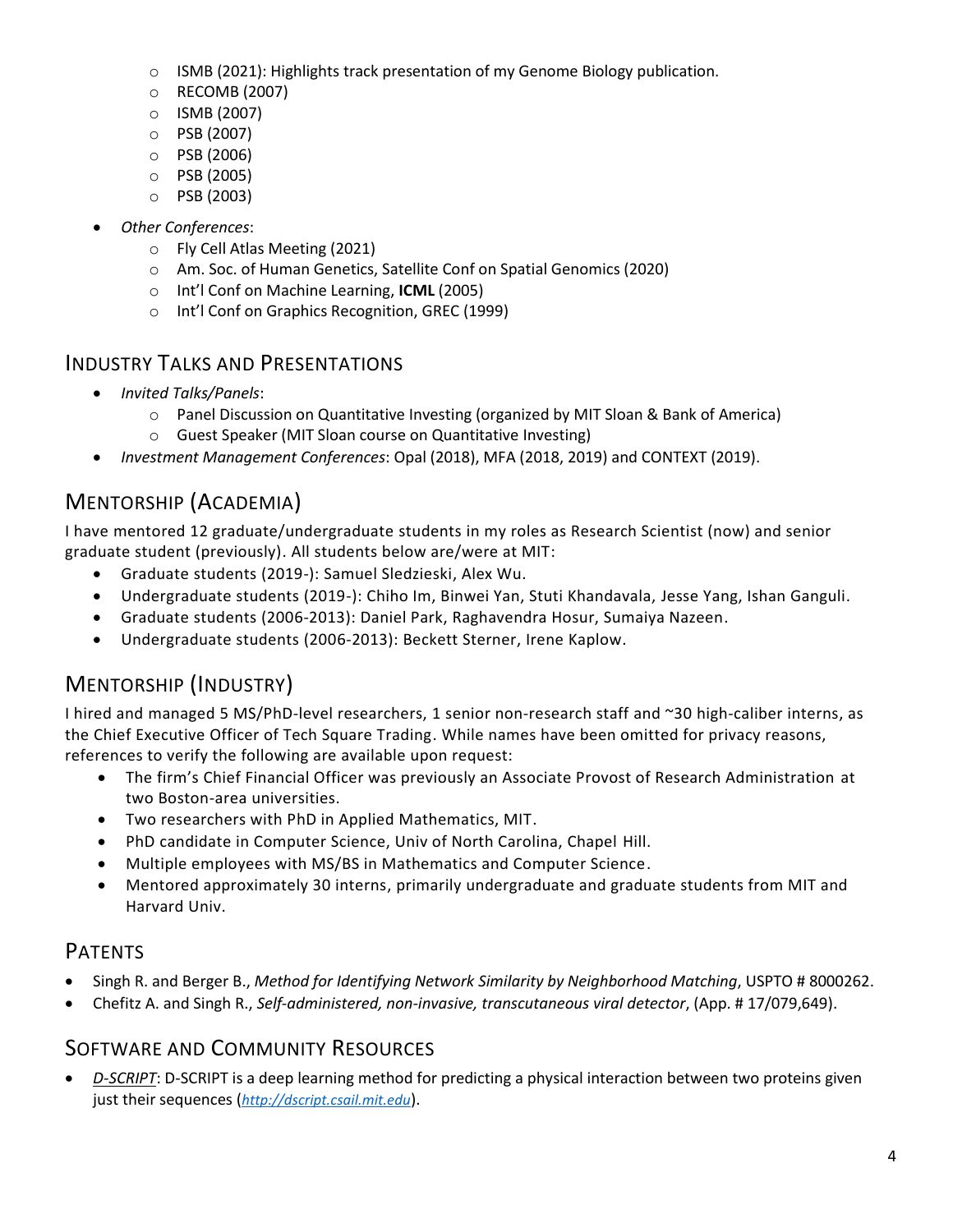- *Schema*: Schema is a metric learning method for integrating heterogeneous data modalities (*[http://schema.csail.mit.edu](http://schema.csail.mit.edu/)*).
- *IsoRank and IsoRank-N*: executables for the IsoRank/IsoRankN programs, along with test data (*[http://isorank.csail.mit.edu](http://isorank.csail.mit.edu/)*).
- *IsoBase*: a web-database of functional ortholog predictions, using IsoRank/IsoRankN (*[http://isobase.csail.mit.edu](http://isobase.csail.mit.edu/)*).
- *Struct2Net*: a web-service for predicting interaction between two proteins, given just sequence data (*[http://struct2net.csail.mit.edu](http://struct2net.csail.mit.edu/)*).
- *ChainTweak*: a program for sampling the neighborhood of a given protein's backbone structure (*[http://theory.csail.mit.edu/chaintweak/](http://struct2net.csail.mit.edu/)*).
- *RNAiCut*: a web-service for choosing the right cut-offs in the results from RNAi gene-perturbation assays (*[http://rnaicut.csail.mit.edu](http://rnaicut.csail.mit.edu/)*).

# TEACHING

- Designed and taught a 4-week course on The Business of Quant Investing (Jan 2020 and Jan 2021, during MIT's Interim Activities Period). The class received positive reviews and a strong enough interest that it needed to be moved to a bigger room.
- Teaching Assistant for 6.867, MIT's main graduate-level course on Machine Learning (2005).
- Designed and taught a 12-week, 3-hours-per-week class on Classical Mechanics for local high school students, as part of MIT's Educational Studies Program, an outreach program (2003).

## **SERVICE**

- **Session co-organizer** for the Special Session on "Genotype to Phenotype in Model and Non-Model Organisms" at the Great Lakes Bioinformatics Conference (2021).
- Have **reviewed manuscripts** for 8 journals and conferences incl. Nature Biotechnology, RECOMB and ICML.

## GRANTS: PROPOSAL AND PROGRESS REPORT PREPARATION

Below, "PI" stands for Principal Investigator.

|         | Below, PL stands for Principal investigator.                                                                                                                                                                                                 |  |
|---------|----------------------------------------------------------------------------------------------------------------------------------------------------------------------------------------------------------------------------------------------|--|
| 2021    | Co-Investigator: NSF Harnessing the Data Revolution (under review).<br>Focus: ORCHARDS: Open Reef Collaborative Habitat Advancing Reproducible Data Science<br>PIs: This is a multi-institute proposal spanning eight universities           |  |
| 2021    | Supporting role: NIH MIRA #13155717 (funded).<br>Focus: Manifold Representations and Active Learning for 21st Century Biology<br>PI: Prof. Bonnie Berger (MIT)                                                                               |  |
| 2021    | Supporting role: Sanofi Inc. (funded). Llead the implementation of this project.<br>Focus: Learning the Language of Protein Interactions for Therapeutic Discovery and Design<br>PIs: Prof. Bonnie Berger (MIT) and Prof. Bryan Bryson (MIT) |  |
| 2021    | "Key Person" designation: NIH (under preparation)<br>Focus: Systematic Characterization of Genomic Variation on Genome Function and Phenotype<br>PIs: Dr. Dou Yu (MIT), Prof. Tim Lu (MIT), Prof. Bonnie Berger (MIT)                        |  |
| 2021    | Supporting role: NIH (under preparation).<br>Focus: Resources for Functional Studies in Drosophila<br>PIs: Prof. Norbert Perrimon (Harvard Medical School)                                                                                   |  |
| 2019-21 | NIH R01-GM081871 (progress report preparation)<br><b>Focus: Structure Based Prediction of the Interactome</b><br>PI: Prof. Bonnie Berger (MIT)                                                                                               |  |
| 2019-21 | NIH R01-HG010959 (progress report preparation)<br>Focus: Privacy-preserving Genomic Medicine at Scale<br>PI: Prof. Bonnie Berger (MIT)                                                                                                       |  |